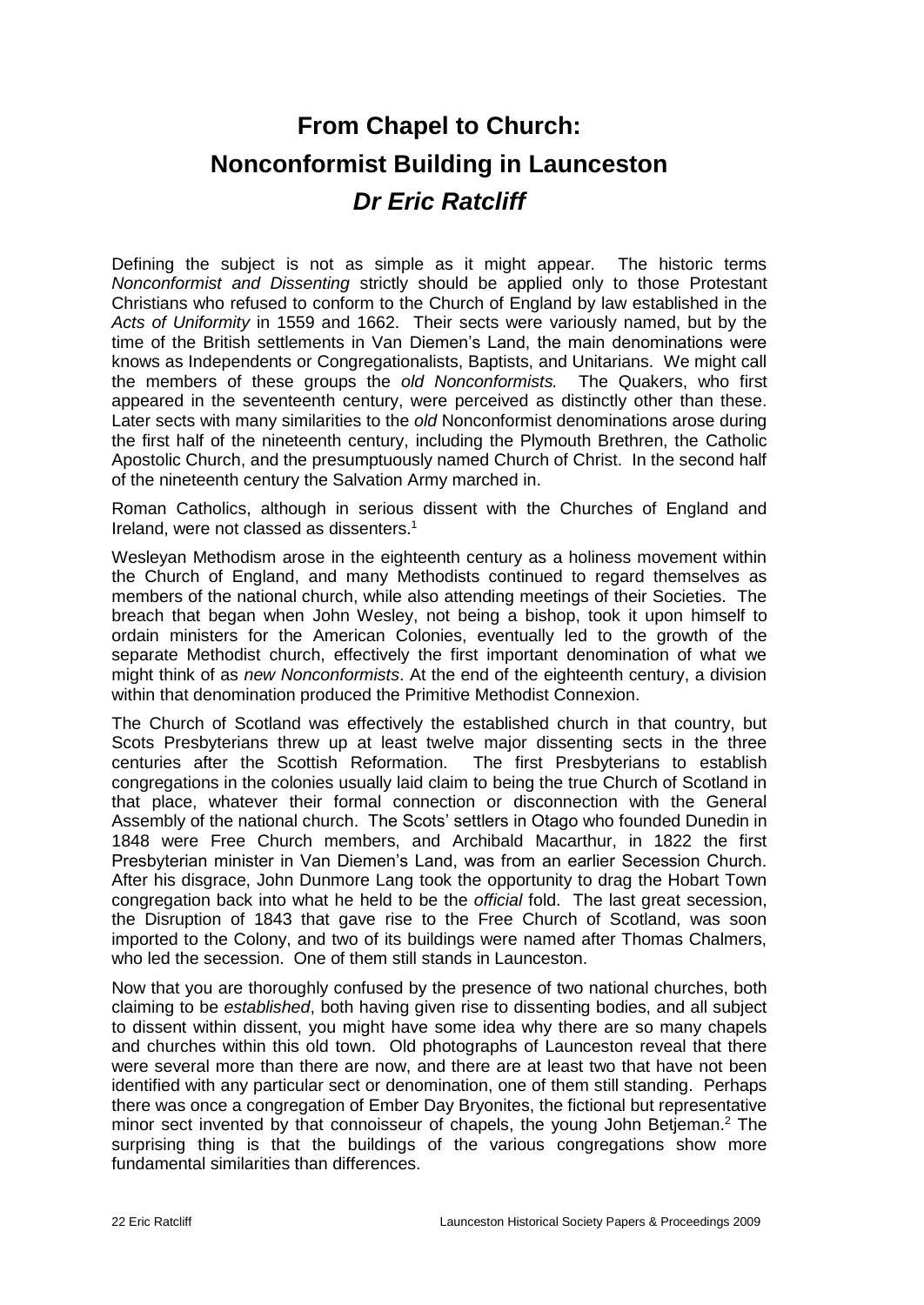The similarities extend to the buildings of the only non-Christian congregations in Van Diemen's Land. When the Jews raised their Synagogues, it was to Gentiles that they had to turn for their architects and building contractors. Apart from the exotic decorative style that was chosen for them, the two Synagogues are remarkably similar to the Nonconformist chapels of comparable date, differing only in the arrangement of their liturgical furnishings and seating.

The character of Nonconformist chapels in England has been encapsulated memorably by John Betjeman in his essay on *Nonconformist Architecture* published in *First and Last Loves:*

Despised by architects, ignored by guide-books, too briefly mentioned by directories, these variegated conventicles are witnesses of taste in industrial Britain. They try to ape nothing. They were anxious not to look like a church, which held them in contempt; nor like a house, for they were places of worship; nor like a theatre, for they were sacred piles. They succeeded in looking like what they are – chapels, so that the most unobservant traveller can tell a chapel from any other building in the street.<sup>3</sup>

One thing that the various Protestant dissenters and the assorted Presbyterians held in common was a serious belief in the statement attributed to Jesus Christ in the *Gospel according to St. Matthew*, chapter 18, verses 19 and 20:

I say unto you, That if two of you shall agree on earth as touching any thing that they shall ask, it shall be done for them of my Father which is in heaven. For where two or three are gathered together in my name, there am I in the midst of them.

These words are recorded in the context of other verses held to be concerned with the foundation of a body of believers, a church, so the corollary is that God can be worshipped by any group of Christians in any place; there is no need for the interposition of a priest between God and man, and no need for a consecrated place of worship. Consequently, Presbyterian and Dissenting ministers are not priests, and their places of worship have no sanctuary, no holy place, unlike Church of England, Roman Catholic, and Orthodox buildings.

The Nonconformists' requirement was for a building to shelter the congregation, with good enough acoustics for the preacher to be heard, and simple liturgies to be both seen and heard. For that purpose, the pews had to face more or less in the same direction, and the most economical way to do that was to place the pulpit and communion table at one end of a rectangular space, and arrange the congregational seating across it. There were other arrangements, but these remained exceptional until relatively recently. The Margaret Street Methodist Church of 1889, designed by Peter Mills, is one of those exceptions, with its external front to Balfour Street, and its internal front at right angles to that, on one of the longer walls.

In most chapels, the pulpit was elevated above the common floor level, but had only a flat wall behind it. Exceptionally, the little Paterson's Plains Methodist Chapel in Station Road, St Leonards, has a small apse at the pulpit end, expressed both inside and outside, but then its architect, William Archer, was a devout Churchman and honorary architect to the Diocese of Tasmania. The large churches built in the later nineteenth century, Paterson Street Methodist (now Pilgrim Uniting), Christ Church Congregational (now Baptist), the Launceston Baptist Tabernacle in Cimitiere Street, and the Henry Reed Memorial Church in Wellington Street were all built with large arched recesses at what we might think of as the *liturgical end*, but these were to contain pipe organs, and not altars. Indeed, a Hindu entering Paterson Street Methodist Church before its internal rearrangement might have thought that the chief object of worship was the huge pipe organ that outgrew its recess in 1911 and still dominates an interior which would be quite spectacular even without it.<sup>4</sup> It often has been said that *Methodism was born in song*, due to the hymns of John and Charles Wesley, and many Methodist church interiors have been dominated by their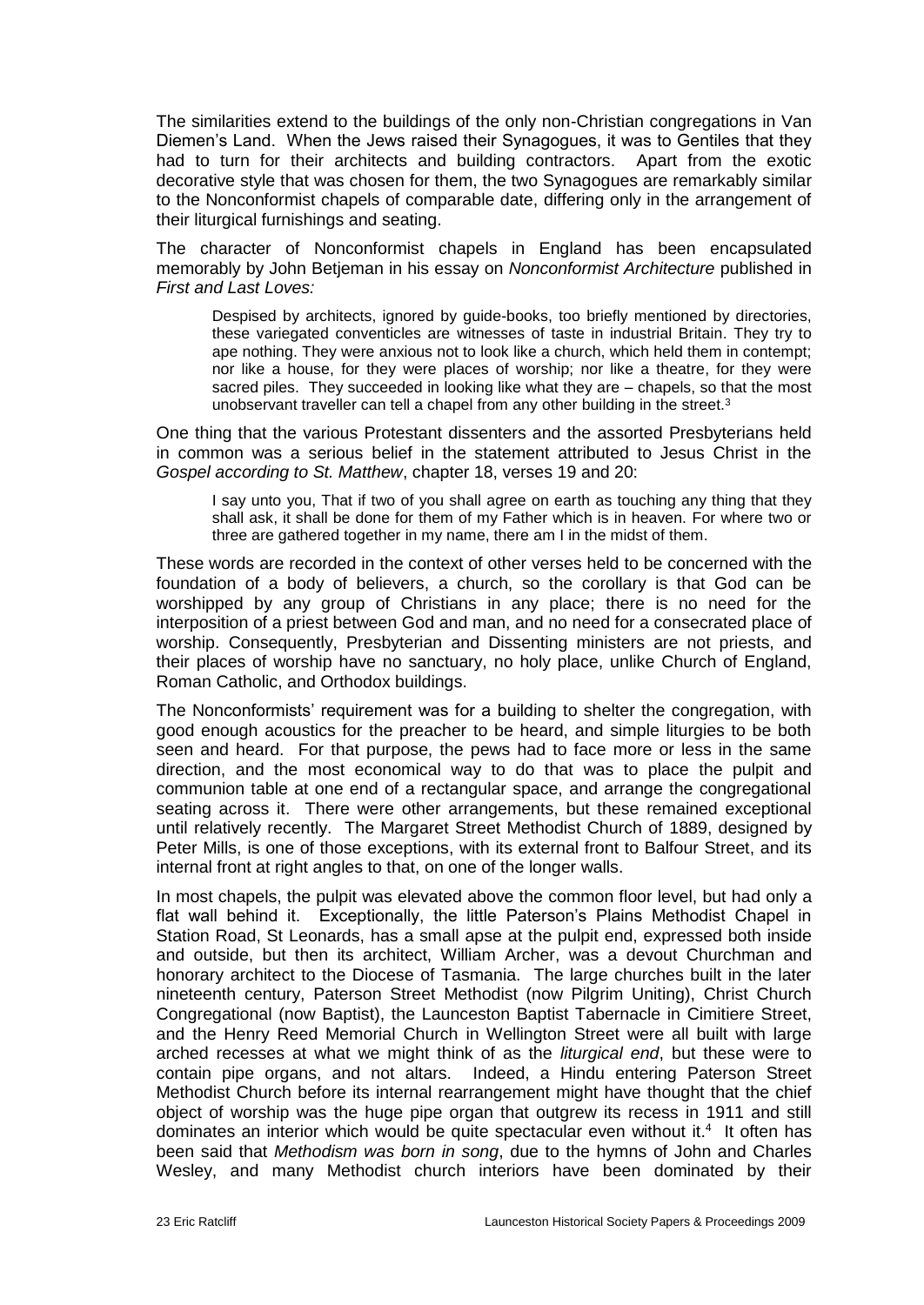instruments, leading young and liturgically-minded Methodist parsons of my youth to coin the satirical phrase, *O come, let us bow down and worship the Organ!<sup>5</sup>*

Most chapels, however, if they were not the property of sects who sang only psalms, and permitted no instrument beyond their precentor's tuning fork, contented themselves with a smaller organ placed to one side, or perhaps a harmonium, or a hybrid with both reeds and small pipes called an *American organ.* Many chapels made use of a choir to lead the singing, and generally they were seated at the front on the platform, facing the congregation or the pulpit, or in diagonal pews to face both.

The Baptists took their name from their belief in *believers' baptism*, and hence their practice of re-baptizing grown-up people who had been baptised as infants. Very early in their history, they came to believe that baptism must be by total immersion, symbolising death and resurrection, and they used rivers and ponds in the open air for this purpose. When they came to build their chapels, they found it more convenient to include a *baptistry*, not for them a space containing a font, but a structure like a small swimming pool, with steps at least at one end, large enough for the minister, submerged to the waist, to immerse the recumbent candidate. Generally baptistries were built into the platform at the pulpit end, and when not in use were covered with hatches forming part of the platform floor. In the earlier chapels, the bapistry was commonly of brick lined with cement render, but later and larger churches had them lined with glazed tiles and floored with sandstone to prevent them from being slippery, just like the municipal baths built at about the same time. The largest Baptist churches, at least from early in the twentieth century, preferred to have an *open baptistry* forever on display, and when the former Congregational Christ Church came into the hands of the Baptists, one was built there.

Recently, renovations to an old house in Balfour Street near High Street found it to include a chapel-like building that today has had its story elucidated for us by Laurence Rowston. It stood on land once held by one of the Solomons, so there was a legend that once it might have been another Synagogue, but when the floor was taken up, there was a cement-lined baptistry! It was not built for the Ember Day Bryonites but for a dissident congregation who had separated from the York Street Baptist Chapel.

When a congregation grew too large for its building, either through an increase in population or an increase in enthusiasm, there were four things that could be done: these were, in order of expense, build a gallery, lengthen the building, widen the building, and build a new building. John West's St John Square Chapel (now Milton Hall) underwent two such expansions – the gallery in West's time, and the lengthening under his successor, the Rev. William Law – before the decision was taken to build Christ Church alongside. The Lawrence Vale Methodist Church of 1882, on a constricted site, was compelled to double its length in the first decade of the twentieth century. On many urban sites, there was no room to expand sideways, and it was structurally difficult because the side walls were usually the main support for the roof, but this was done by the Church of Christ in Margaret Street after it had acquired the building from a defunct Catholic Apostolic (Irvingite) congregation. The result has the external profile of a liturgical church with a nave and flanking aisles.

Chapels, like theatres, have a front – and a front. On the outside, the front normally faces the street, and is treated to the majority of the external *architecture;* inside, the front is the end where the pulpit is, usually in the middle and *high and lifted up* in the nineteenth century, with the *communion setting* below and in front of it, which has led some observers to think that preaching had been more important than the sacrament. This is arguable: for most Nonconformists the sacraments were performed in obedience to reputed commands of Jesus Christ, but were not believed to be essential to salvation. Proclaiming the Word was very important, took up much more time, and was often much more emphatic. The majority of the service in a chapel was generally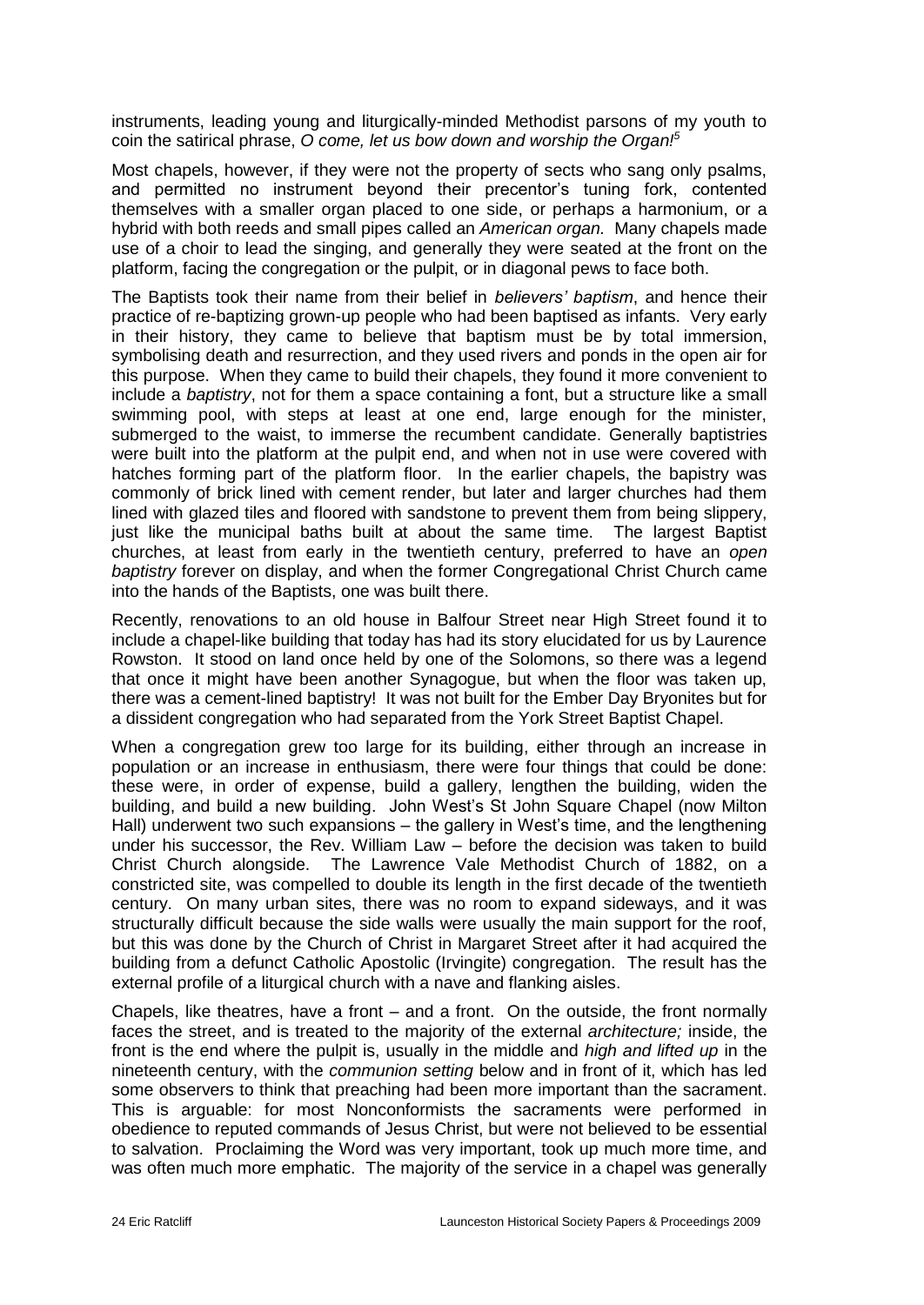conducted from the pulpit; there was not a great deal of liturgical walking about, as in Anglican and Catholic services.

Congregationalists and Baptists adopted the later Presbyterian arrangement of a communion table with chairs for the presiding minister and the elders or deacons behind it, facing the congregation.<sup>6</sup> Methodists continued the Church of England practice of placing the table against a back wall, or the pulpit platform while that remained in the middle, and serving the communicants at a communion rail. The Quakers dispensed with communion tables altogether, holding that all meals taken with like-minded people meant the same thing.

Baptist, Congregational and Methodist pulpits, wherever placed, were typically open at the back, but the Presbyterians had a tradition of closed pulpits. There used to be one in the former Free Church, Chalmers in Launceston, and one can still be seen at the former Presbyterian (now Uniting) Church at Evandale. In the past, the minister was locked in by an elder for the duration of the sermon, not to be released until any questions from the congregation had been answered satisfactorily.

During the times when Dissenters were actively persecuted in England, they improvised meeting houses from former dwellings, or built to resemble them from the outside. We might recall Samuel Pepys in his diary relating how, on his way from church, he saw "several poor creatures carried by, by constables, for being at a conventicler", a meeting of Dissenters that had been raided by the authorities, and his remark, "I would to God they would either conform, or be more wise, and not be catched!"<sup>7</sup> Being more wise meant meeting discreetly, in discreet buildings.

The later period of active persecution, after the *Act of Conformity* of 1662, coincided with the beginning of the belated revival of Roman architecture in England that grew into the Georgian style. If there were sufficient tolerance to permit a chapel to be built, it could not be conspicuous, or purport to be a church, so it was built in a version of the prevailing domestic style, and that was generally quite plain, with any decorative details derived from Classical architecture. When the Established Church built anew at this time, it was also generally in Classical styles, for this was the age of Wren and Hawksmoor, Archer and Gibbs, but their churches often were placed prominently and given conspicuous towers.

The *Toleration Act* of 1689 permitted Dissenters to worship in licensed meeting houses in England, provided they believed in the doctrine of the Trinity; in Scotland, dissent from the church of Scotland was proscribed until 1712. Unitarians had to wait another century, until 1812, to achieve similar toleration.

Under these conditions, a style of Nonconformist chapels developed, particularly in the towns, that was discreetly different from the surrounding houses, and it was this type of building that the Colonial Nonconformists raised as soon as they could afford to.

That affordability was greatly accelerated in the Colony by the policy of Lieutenant-Governor Arthur of subsidising clergy of any Trinitarian denomination who would minister to the convicts, and by the passage of the *Church Act* of 1837 that allowed for government financial support for Nonconformist and Roman Catholic clergy, because of their importance to the reform of the convict population and the moral well-being of the whole community. Some churches, notably the Independents, insisted on the *voluntary principle* and refused state aid.

The early chapels were built of the materials most readily available in their districts: in Hobart Town and from Ross to the South of the Colony in stone or brick; in Launceston and the surrounding districts, predominantly of brick and stucco. In most cases, the Launceston chapels had exposed brickwork at the sides, and stuccoed fronts bearing the majority of the architectural decoration.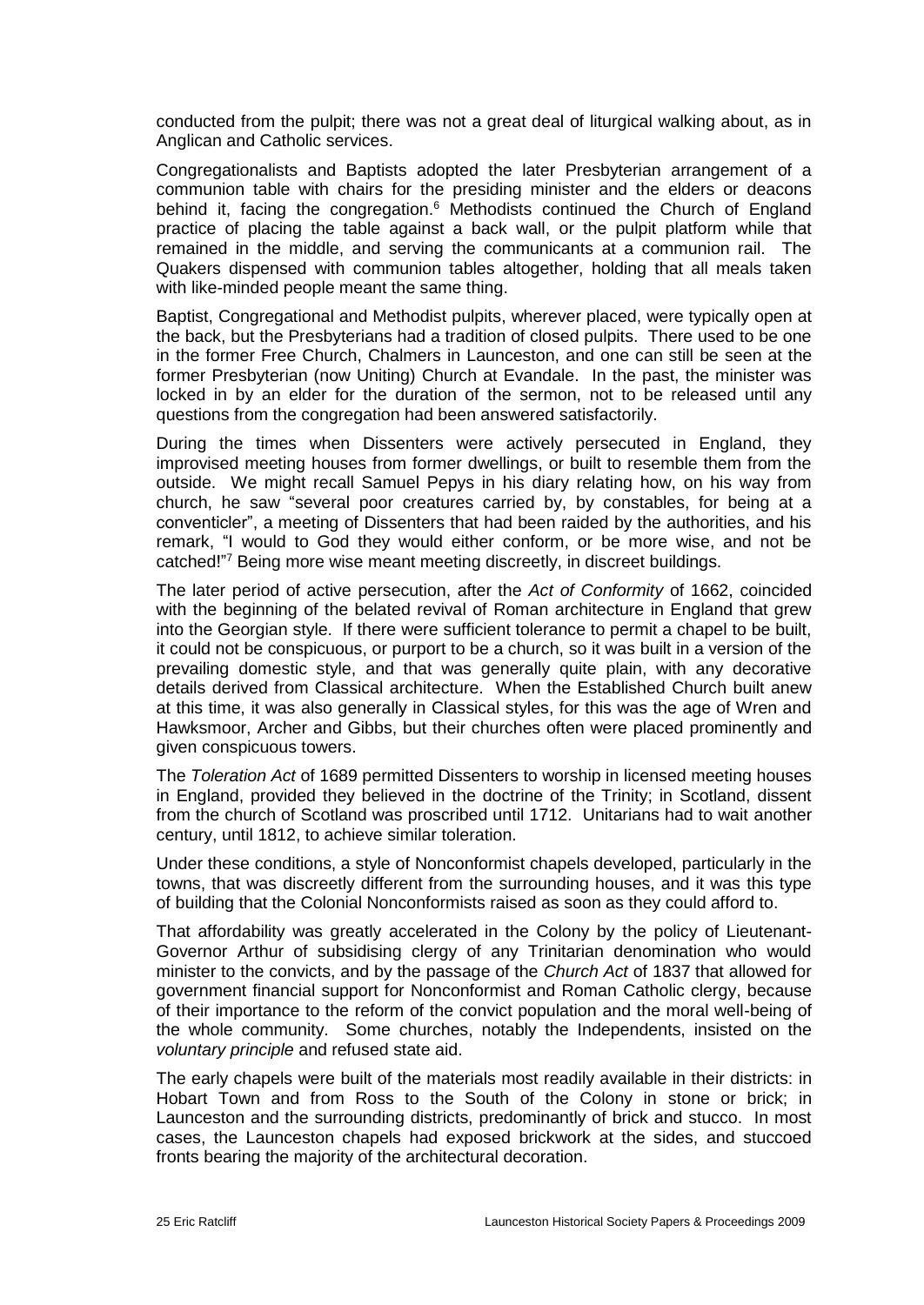The earliest that still stands in Launceston is the Paterson Street Wesleyan Chapel, designed by Samuel Jackson and completed in 1836, the year the architect moved to the new Port Phillip settlement.

The Methodists, after holding their first service under the trees on Windmill Hill, already had built a chapel in Launceston in 1826, undoubtedly the earliest non-Church of England building in Launceston. At that time, St Johns was unfinished, but had been used for worship since the previous year. That first chapel stood on part of the land now occupied by Holy Trinity Church. It was of brick, rectangular with a low-pitched hip roof, and of almost domestic appearance. After the failure of the first Methodist congregation in the town, the government took over the chapel and used it for an elementary school. As the schoolroom for old Holy Trinity Church, it lasted long enough to be photographed.

The second coming of the Methodists to Launceston was much more successful, and their new chapel much larger, designed by Samuel Jackson and built in 1835-6. A *Gothick* style was chosen, for the followers of Wesley had no need to avoid a style that might invite association with the Established Church, but it was applied as decoration to a building that was in other respects a simple Regency chapel of Nonconformist type. The exposed brickwork at the sides has decorative features, and the windows have simple Gothic tracery in stone, and rendered label-mouldings above them. The front has more decoration, but the unusual feature, as far as the Southern Hemisphere is concerned, is the Tudor Gothic panelling in the reveals of the front door. Very few buildings were built in the Australian colonies with just this transitional mixture of Regency Gothick with a *k* and Gothic Revival features. The only other one still standing, although considerably altered, is St Francis Roman Catholic Church in Lonsdale Street, Melbourne, and that was designed by the same Samuel Jackson after he decamped to Port Phillip, and built in 1841. Another was the Wesleyan Chapel in Queen Street, Melbourne (1840), designed by John Jones Peers, the first independent builder in Melbourne, another émigré from Launceston, and the design was clearly taken from Paterson Street, with a few more emphatic, and consequently incongruous, Gothic pinnacles added. To a lesser degree, Jackson self-plagiarised in his 1841 design for the first Scots Church in Collins Street, Melbourne. For the brief time that Melbourne was a colony of Launceston, it was also an architectural colony of Launceston.

In 1839, a parsonage was built next door to the Paterson Street Chapel with a plain stuccoed Regency front, having a stepped parapet like a stripped version of the one on the Chapel. The building still stands as *Wesley Chambers*, but the Federation front was added to it in about 1910.

Another Methodist cause arose in Launceston with the setting up of a Sunday School in a *very much neglected part of the town in 1835,* and a chapel was built in Margaret Street on land given by Isaac Sherwin on the slope of the hill below his house, 'Alice Place'.<sup>8</sup> The Colonial Georgian brickwork of the sides still is to be seen, but the front was refaced with stucco to the Victorian Italianate designs of Peter Mills in 1858. No images of the unaltered building have been found, but it probably looked very like the Primitive Methodist Chapel that used to stand in High Street, Longford.<sup>9</sup>

In the limited space available, it is possible only to consider the churches and chapels of the Nonconformists and those who built similarly. Some of these denominations also built schools, and more of them built residences for their ministers, although these showed no remarkable difference from other dwellings of comparable date, except when they were part of a chapel building.

Their peculiar terminology, however, is worth a digression. Baptists and Congregationalists housed their ministers in *manses*, like the Presbyterians, using a word for an ecclesiastical dwelling that the Scots had used since 1524. The former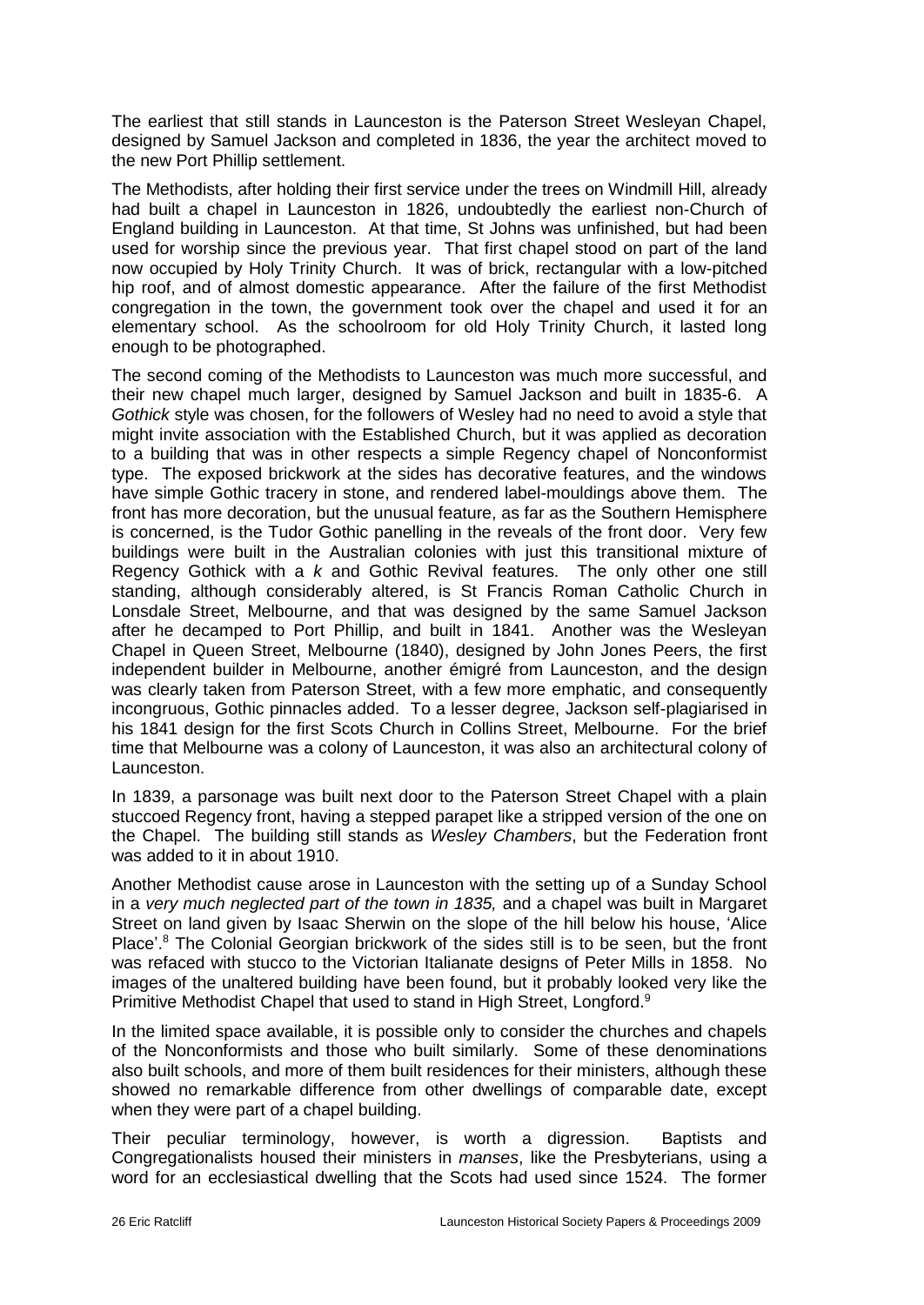Chalmers Manse, somewhat altered, still stands beside the former church facing Princes Square. *Manse* meant a dwelling, or a parcel of land sufficient for the support of a family, and it might be that the origin of the usage lay in the latter meaning. Methodists housed their clerical personages in *parsonages*, preserving an obsolescent Anglican usage; the austere brick parsonage of Margaret Street still stands beside the Sunday School. The Church of England increasingly named its residences according to their occupants: vicars inhabited *vicarages*, rectors are to be found in *rectories*, deans in *deaneries*, and bishops in *palaces*, or in Hobart in the more modestly titled *Bishopscourt*.

Another Methodist chapel of much importance in the history of Australian architecture was built at Paterson's Plains, now St Leonards, in 1846. *The Examiner* for 5 December 1846 noticed that the chapel, "though small, is a particularly neat specimen of the Italian style, and was designed by Mr William Archer, Junior, of 'Woolmers', who kindly presented the plan".The little building could claim to be the earliest Victorian Italianate building in Australia, where the style was to become so prevalent that it hardly excites notice today. At 'Woolmers', Archer had designed additions to his father's house in a transitional Williamane<sup>10</sup> Italianate style, but this was the first essay in a fully developed Victorian style.

The first Independent Chapel in Launceston was built for the Rev. Charles Price in Tamar Street in 1837, on land granted to him by Lieutenant-Governor Arthur the previous year. Its architect is unidentified, but the building is known to have been inspected by the Colonial Architect and Engineer, John Lee Archer, as Price so far had breached the *Voluntary Principle* of his denomination by seeking Government aid for its construction.<sup>11</sup> It had a schoolroom and vestries on the ground floor at the back, with the minister's residence above that, all contained within the same roofline as the chapel proper, an arrangement that still can be made out in the former Independent Chapel at Kempton. The Tamar Street Chapel was brick with a stuccoed front, the detailing a curious mixture of Georgian and Grecian elements: Roman Doric porch with unfluted columns, trapezial windows with eared architrave mouldings, antae as pilasters supporting a Doric entablature and a pediment surmounted by a structure like a misplaced chimney, but with a flat triangular profile between two semicylindrical acroteria. The only other trapezial windows in the Colony belong to the two Synagogues and John Lee Archer's nave of St George's Church, Battery Point.

The coming of the Rev. John West to Launceston resulted in a division in the congregation, fully discussed in Patricia Ratcliff's *Usefulness of John West<sup>12</sup>* , and there was soon a need for a second Independent chapel. St John Square Chapel was opened in 1842, originally four bays long, with brick sides, tall round-arched windows in recessed panels between broad piers, and a stone string-course at the springing of the arches. The front is a tetrastyle portico with broadly-spaced unfluted Doric columns of stone supporting a pediment of timber and stucco. This last might not have been original; Frederick Strange's watercolour panorama of the town in about 1850<sup>13</sup> shows the columns and a hipped roof, and the needs of economy might explain the naiveté of the front when compared with the sophistication of the sides. The architect is unidentified, but a case can be made for attribution to Richard Lambeth, the architect of the Launceston Synagogue. Later the Chapel was extended by one bay in darker-coloured brick, joining it to the old schoolrooms at the back, which had been separate buildings. With the opening of Christ Church alongside in 1885, it was renamed *Milton Hall*, and for a time until 1913, it housed the Launceston High School.

In 1848, the Wycliffe Chapel off York Street was built for the Rev. Charles Price at his own expense, and probably to his own design. It was ostensibly a *chapel of ease* for those too infirm to make their way to Tamar Street, but it also can be seen as Price's built response to the split in his congregation that resulted from the coming of the great John West.<sup>14</sup> Alone of the early Launceston chapels, Wycliffe does not have a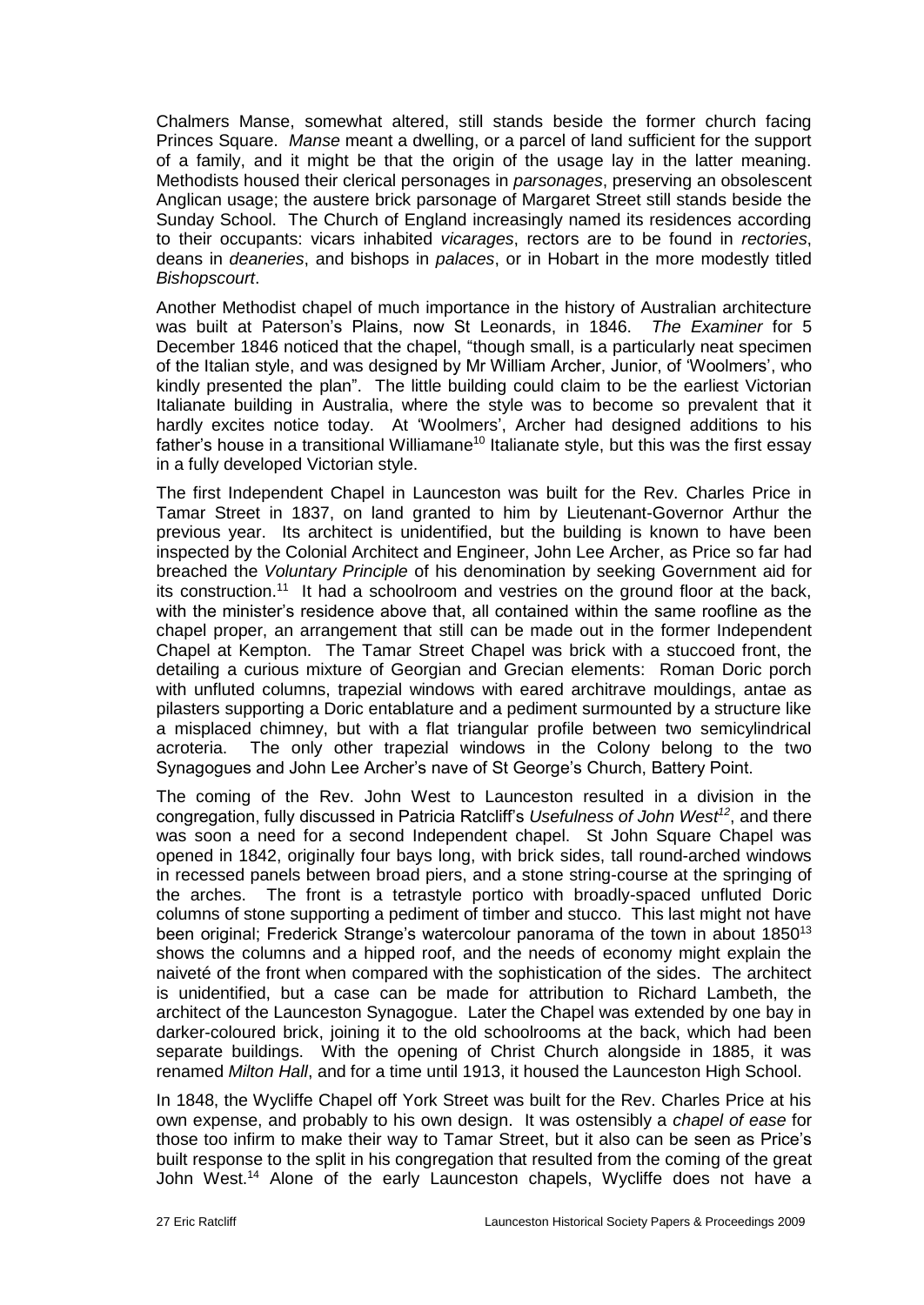stuccoed front, the side walls are not articulated with piers, and it was entered from one side. The windows, which are on one side and the one end only, are arched, and the arches projected outward slightly and sprung from simple imposts of single bricks. Now that its windows have been replaced with featureless later glazing, the only remaining item of distinction is the carved datestone, an escutcheon of sandstone that still announces the name and date of the building from the middle of the gable. It did not retain its Independent congregation for long, but the chapel became invaluable to other sects in their early years, at various times sheltering the seceders of the Free Church of Scotland, the infant Primitive Methodist congregation and the Plymouth Brethren. Also it has housed a printery, an electrical repair shop, an art gallery, and now more appropriately the clubhouse and chapel of God's Squad.

The Particular Baptists, with Rev. Henry Dowling as minister, opened their chapel in York Street in 1840, and it still stands in mutilated form, with some most interesting features. My attribution of its design to the elusive Richard Lambeth rests on somewhat stronger ground than my speculations concerning St John Square Chapel. Anyone interested should read my paper *Here I Raise My Ebenezer* in the THRA Papers and Proceedings<sup>15</sup>, but the suggested chain of influence runs from Sir John Soane, whose peculiar *antefixae* that Sir John Summerson has dubbed *Soane's knobs,* were imitated by his pupils, including the West Country architect, George Wightwick, who became the partner of the eclectic John Foulston, who influenced Lambeth before he departed for Van Diemen's Land in 1837.

In 1810 the Primitive Methodist Connexion resulted from the expulsion of two Staffordshire enthusiasts because the Methodist Conference disapproved of their revivalist practices of a kind that had originated in North America. A family of Primitive Methodists arrived in Launceston in 1854, and the congregation formed around them met first in private houses and then in the Wycliffe Chapel. The Launceston congregation was reinforced by missionaries from Britain in 1860 and, in that year, the chapel at Young Town was built.<sup>16</sup> This plain little chapel still stands in Victoria Street, still bearing its carved and bordered datestone. Like the others, it has an exposed brick back and sides and stuccoed front.

By 1862, the town congregation no longer could squeeze into Wycliffe Chapel, so its members moved into the Temperance Hall in York Street while they awaited the completion of their striking new chapel in Frederick Street later that year.<sup>17</sup> This was to be the last of its tribe in Launceston: the brick chapel with the stuccoed front. It is much more elaborately detailed, both on front and sides, than anything built since the Paterson Street Chapel of 1835. It has been since 1942 part of the Launceston City Mission, and is intact externally.

Two other buildings that were entirely in the early nineteenth century chapel tradition, but were not primarily chapels, appeared in Launceston. One became the Infant School in 1836, and is still in similar use – by far the oldest continuously-used schoolhouse in Australia. The Infant Schools Society appears to have acquired an existing building; it is not recorded that it was built for them. Like the chapels, it has plainer brick sides and a stuccoed front, but examination of the architecture of that front suggests that it was not finished as intended – the gable is so much plainer than the lower part, and the piers look set to support an imposing stepped parapet that never eventuated. It is possible that it was intended to be a chapel rather than a schoolhouse, but if so, whose? Those Ember Day Bryonites again? John West's congregation, having left Tamar Street, used the Infant School for its earlier services before acquiring a moveable building and putting it higher up Frederick Street. The building later became the scene of important meetings leading up to the formation of the Anti-Transportation League. It is one of the most historic buildings in Australia, an important site in the history of education, democracy and national aspiration. It has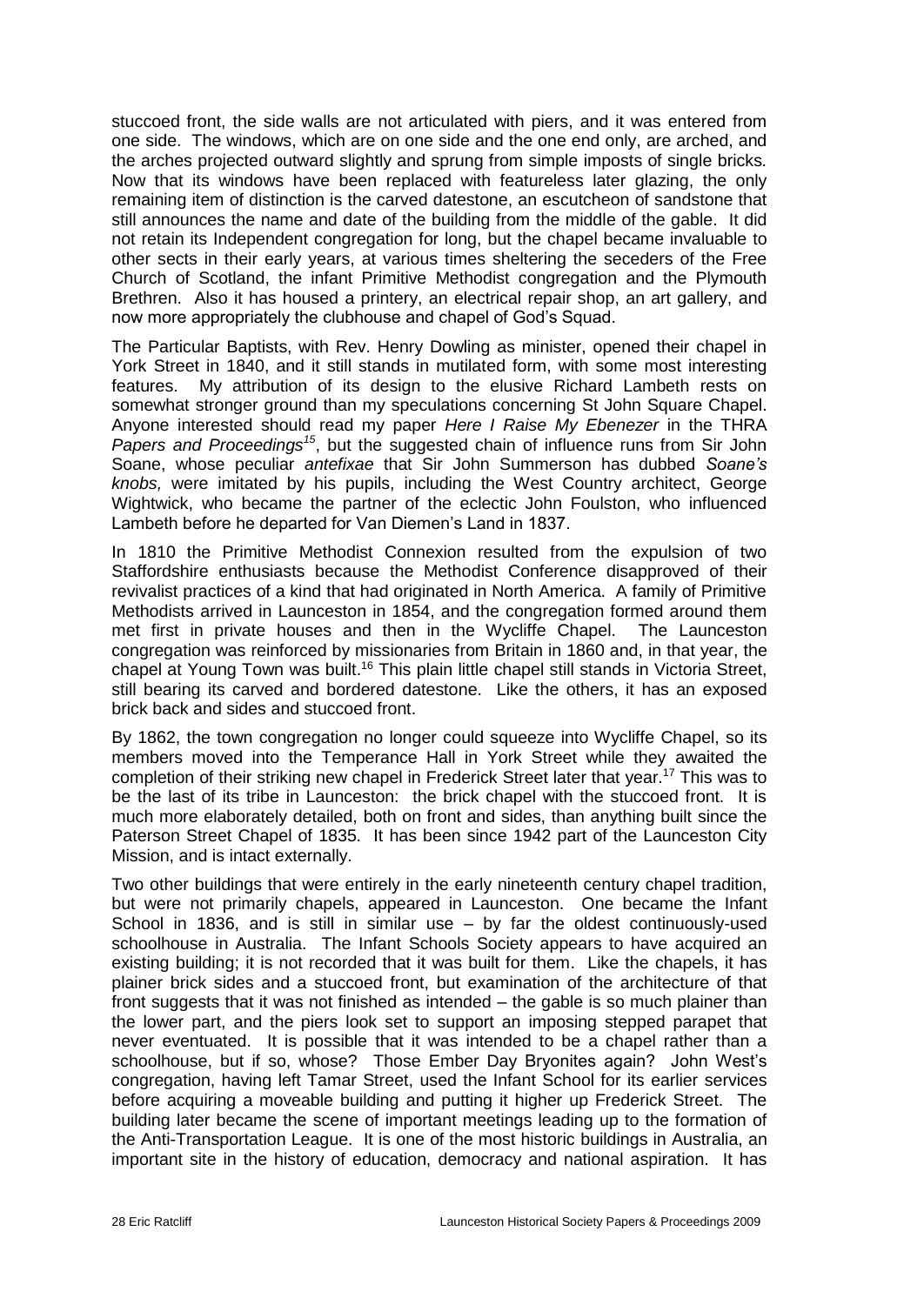been miraculously preserved through the long penury of the Education Department, and deserves to be treated as a National treasure.<sup>18</sup>

The other chapel-like building has a simpler history. The Temperance Hall in York Street was built in 1849 almost next door to the Particular Baptist Chapel. Temperance in Launceston at first meant what it said: moderation; but eventually it was taken over by the total abstainers, a movement much associated with Nonconformists in the late nineteenth and early twentieth centuries. Like the chapels it had plainer sides and parapeted front with gestures to Architecture in the little pediments over the door and windows. It later acquired an elaborate Edwardian front in red brick and render that probably originated in the office of the remarkable Anglican architect, Alexander North, who designed Holy Trinity and the newer work at St. Johns and the Church of Apostles. All has been obliterated by a piece of 1960s commercial work.

As the nineteenth century advanced, the principal Christian denominations decided that enlargement of old Colonial chapels no longer would meet their needs, and resolved to build anew. The Paterson Street Methodists were the first. Fuelled by the fortune generated by Henry Reed *in absentia,* and his local agent John Crookes, they commissioned the Melbourne firm Crouch and Wilson to design a new church to be built beside their venerable chapel. The result was the impressive Paterson Street Methodist Church, now the Pilgrim Uniting Church, a building of polychrome brick and *patent hydraulic stone* in the Gothic Revival style that Professor Miles Lewis had dubbed *Crouchian.<sup>19</sup>* It was opened in 1866. Patent hydraulic stone is concrete, moulded to form artificial stones that then were set in mortar as if they were stones cut from natural rock. The huge spire is of brick, rendered on the outside. It sits atop a tower that is visually slightly narrower than is comfortable to the eye; it looks as if the spire might slip down over it and split like a stick of celery, but it never will, for it was too well built.

The roof has two pitches, suggesting the ancient division into nave and aisles, and this is expressed on the inside by slender columns of wood and iron that do not greatly interrupt the internal preaching-space. From the outside, there appears to be a short chancel, but it contains vestry, choir room, and the great organ recess. The building has been made to look like a liturgical church from without, but a space for Methodist preaching and singing within.

The Independents, now preferring to be called Congregationalists, were building their great new Christ Church beside John West's old chapel in 1883. The design was by the Melbourne firm of Grainger & D'Ebro<sup>20</sup>; the Grainger was the father of the more famous Percy. It was externally Gothic Revival, in red brick and grey *patent hydraulic stone,* mercifully still exposed and not painted as at Paterson Street. Again, the external appearance is contrived to look like a liturgical church; but in this case, the internal space is unencumbered by columns. A division in the roof to provide ventilation gives the appearance of nave and aisles, but inside there is a great curved ceiling lined with beaded tongue-and-groove pine boards, over a large preachingspace, a hundred feet long and forty-six feet wide, with a theatrically sloped floor. There is a polygonal *chancel* on the outside, but again it contains only the organ recess and the vestries. The breadth of the interior was not conducive to an appealing Gothic verticality, so Grainger and D'Ebro gave Christ Church a false front, cleverly placed between the tall tower and spire and a little gabled wing that faces to one side, and tucked the vestibule, stairs and gallery into it.

The Methodists and the Congregationalists had made Launceston an architectural colony of Melbourne, reversing the flow of influence that went to Port Phillip with Samuel Jackson and John Jones Piers. But there was still work for local architects.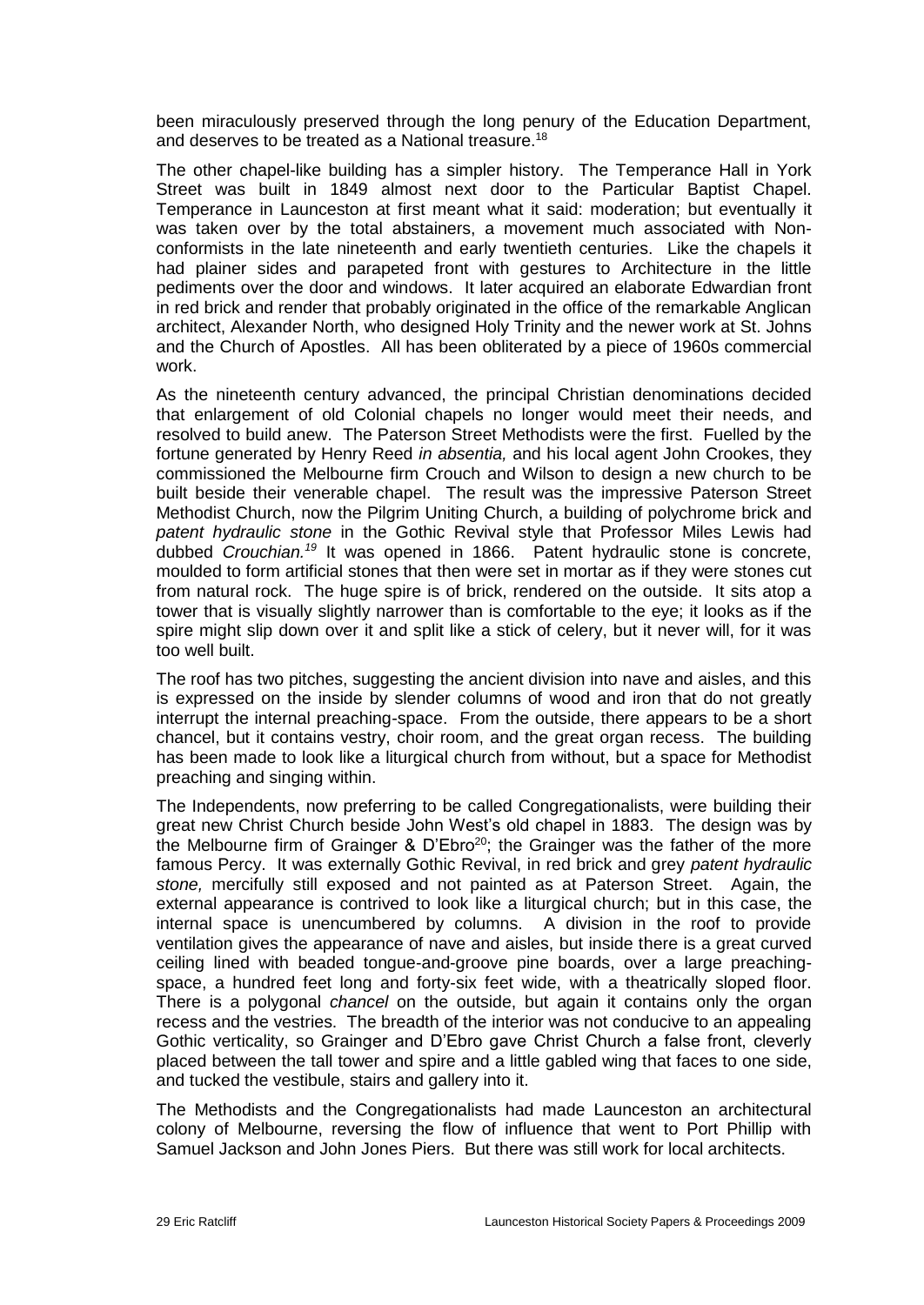At the same time as Christ Church was being built, the Baptists were building their Launceston Baptist Tabernacle in Cimitiere Street. The Particular Baptists had faded, and their remnants made common cause with the General Baptists, and in 1883, with substantial endowment from the Gibson Family of Perth, commissioned the design for the Tabernacle in Cimitiere Street from Henry Conway, one of the two leading architects of Victorian Launceston. The building was fundamentally a very large traditional chapel of dark Launceston brick, but from the outset it had a gallery and a sloped floor like a theatre, and the front was treated to some very fine stonework. Victorian bluestone (vesicular basalt) basement courses supporting fine sandstone Corinthian pillars and pilasters, and a cement-rendered entablature and pediment.

Christ Church looks Gothic, but encloses an uninterrupted preaching space. The Baptist Tabernacle in an Italianate Classical style contained an almost identical space, ninety feet long and fifty-seven feet wide under a flat plaster ceiling. The Congregational nine-hundred-seater cost £7,000; the Baptist one £5,719, both in  $1883 - 4.21$ 

The Congregationalists and the Methodists generally continued to go Gothic, with the notable exception of Peter Mills' Baroque *Mexican cathedral* built in 1889 facing Balfour Street. The Baptists mostly stayed Classical, until the twentieth century when they showed a belated interest in neo-gothic. Their exception is at Elphin Road.

The Methodist Henry Reed's money financed the beginnings of the Christian Mission in England that grew into the Salvation Army. Returning to Launceston in his old age before the adoption of the uniforms and the brass bands, he set up a Christian Mission to the poor in Launceston. He bought an old pub in Wellington Street and commissioned a mission hall behind it, a building with a preaching space and a huge soup-kitchen downstairs and classrooms upstairs, built in 1880, using dark brick, stone and hydraulic stone.

His widow had him commemorated by the huge Memorial Church, completed in 1884, superbly built of brown brick and cut stone, with a flat plaster ceiling inside that has been said to be the largest in the Southern Hemisphere. It was in Methodist Gothic style, with a belfry on the gable. For both buildings, the chief suspects are Crouch & Wilson, with Terry & Oakden, a Melbourne architectural firm with strong Tasmanian connections, as possible runners-up.

Launceston retains a remarkably complete collection of buildings to illustrate the history of chapel and church building in the nineteenth century British world. It has been possible on this occasion only to mention most of the architecturally interesting chapel-like buildings and their successors within the city of Launceston, but at the cost of ignoring the suburbs and the hinterland, and the remarkable works designed for the Roman Catholics, the Scots and the Church of England.

Among the congregations who dissented from those churches that claimed to be national or universal, the general nineteenth century progression was from buildings that were humble to buildings that were polite, and then to buildings that sought to dominate the street, if not the sky.